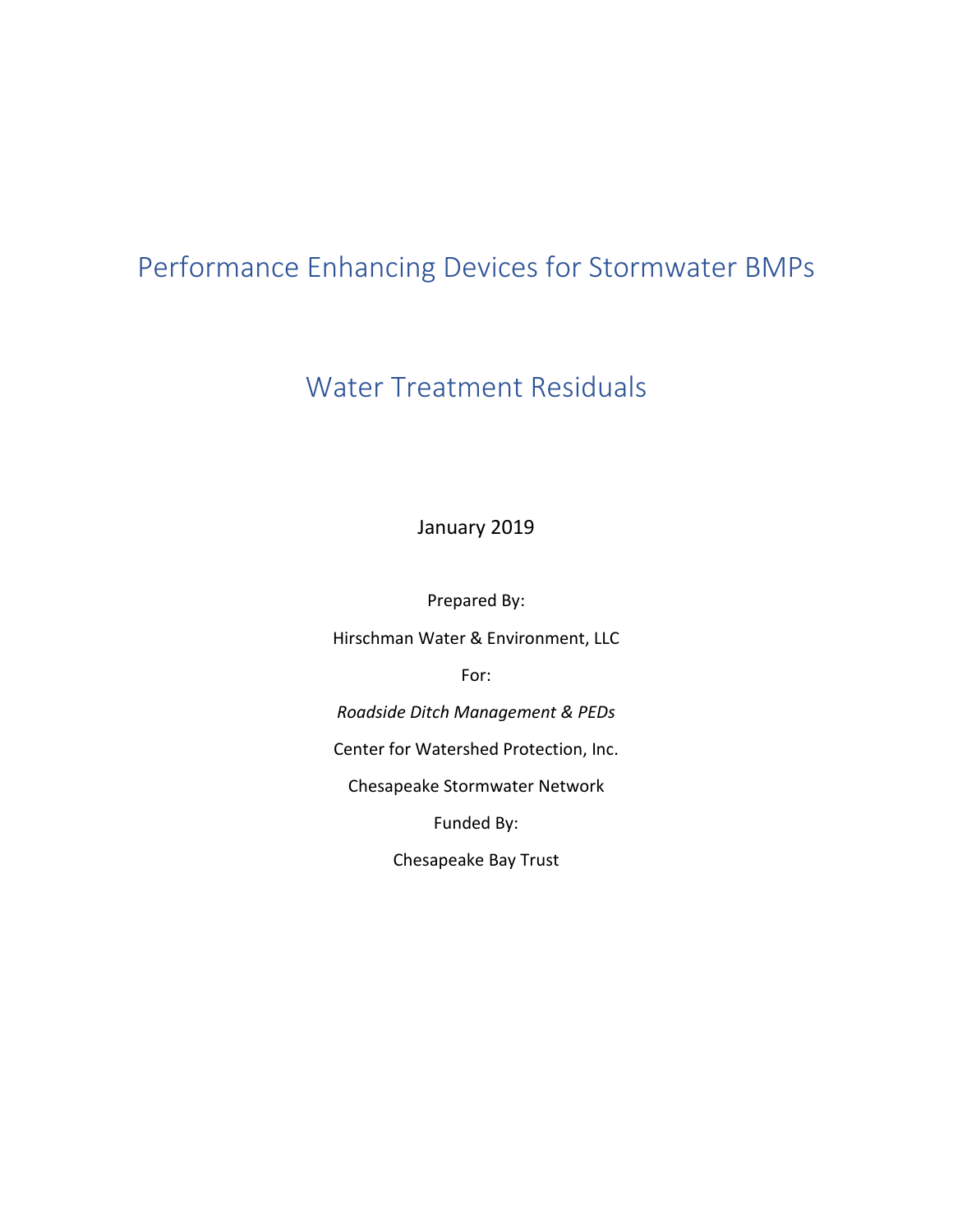### Water Treatment Residuals (WTRs)

#### **1. Definition & Applications**

WTRs are the residuals from the drinking water treatment process. The material consists largely of solids derived from the raw water source, as well as flocculants used to promote settling of the solids. The flocculants typical consist of alum as well as an aluminum polymer (Polymeric Flocculant). Depending on the treatment plant, WTRs can also contain other water treatment by-products, including fluoride, filter backwash, lime, and/or activated carbon. The by-products can also contain small amounts of zinc or ortho-phosphorus.

Most treatment plants consider WTRs to be a by-product that must be hauled away, disposed of, or used for other purposes, such as land application. Using WTRs for stormwater could provide an alternative beneficial use.

WTRs can be used as an amendment to incorporate into roadside ditches or to blend into soil media used in other stormwater BMPs, such as bioretention and dry swales. WTRs can be incorporated into BMP retrofits where soil media will be added or replaced as part of the retrofit process (e.g., converting older practices or adding bioretention to a dry pond). Research indicates that WTRs can enhance a BMP's effectiveness in removing dissolved forms of phosphorus, and may have benefits for other pollutants (Hirschman et al., 2017).

See **Section 7** for a list of qualifying conditions in order for WTR amendments to qualify for enhanced nutrient removal as a performance enhancing device (PED).

#### **2. Source Selection & Procurement**

As almost every drinking water treatment plant generates WTRs, there are abundant opportunities to collect the product. Selecting an appropriate source requires some up-front investigation. The following considerations apply to selecting an appropriate source:

- The preferred WTRs will consist of raw water source solids and flocculants, and not a lot of additional by-products, especially those like ortho-P that would be detrimental for stormwater applications.
- The plant has a process to dry the material. The most effective process may be centrifuges, but many plants also use belt presses. For the plant, the purpose of drying the material is to allow it be hauled away in trucks. Some plants stockpile the material on-site for limited amounts of time, which allows for additional drying. At the plant, WTRs have the consistency of *play-dough*, but will continue to dry out if left exposed to air for several days. The dried material will have hardened blocks or clumps mixed with sand and fines. For stormwater applications, the vendor or party responsible for mixing into the soil media should ensure that the material can be incorporated evenly into the other soil mix components.
- The WTRs are relatively close to the application (e.g., location where the soil media is mixed) to reduce haul costs.
- Collecting and transporting WTRs can be authorized through the permits or contracts that the drinking water utility may hold with regulatory agencies (for handling/disposal) or third-party vendors (for alternative uses).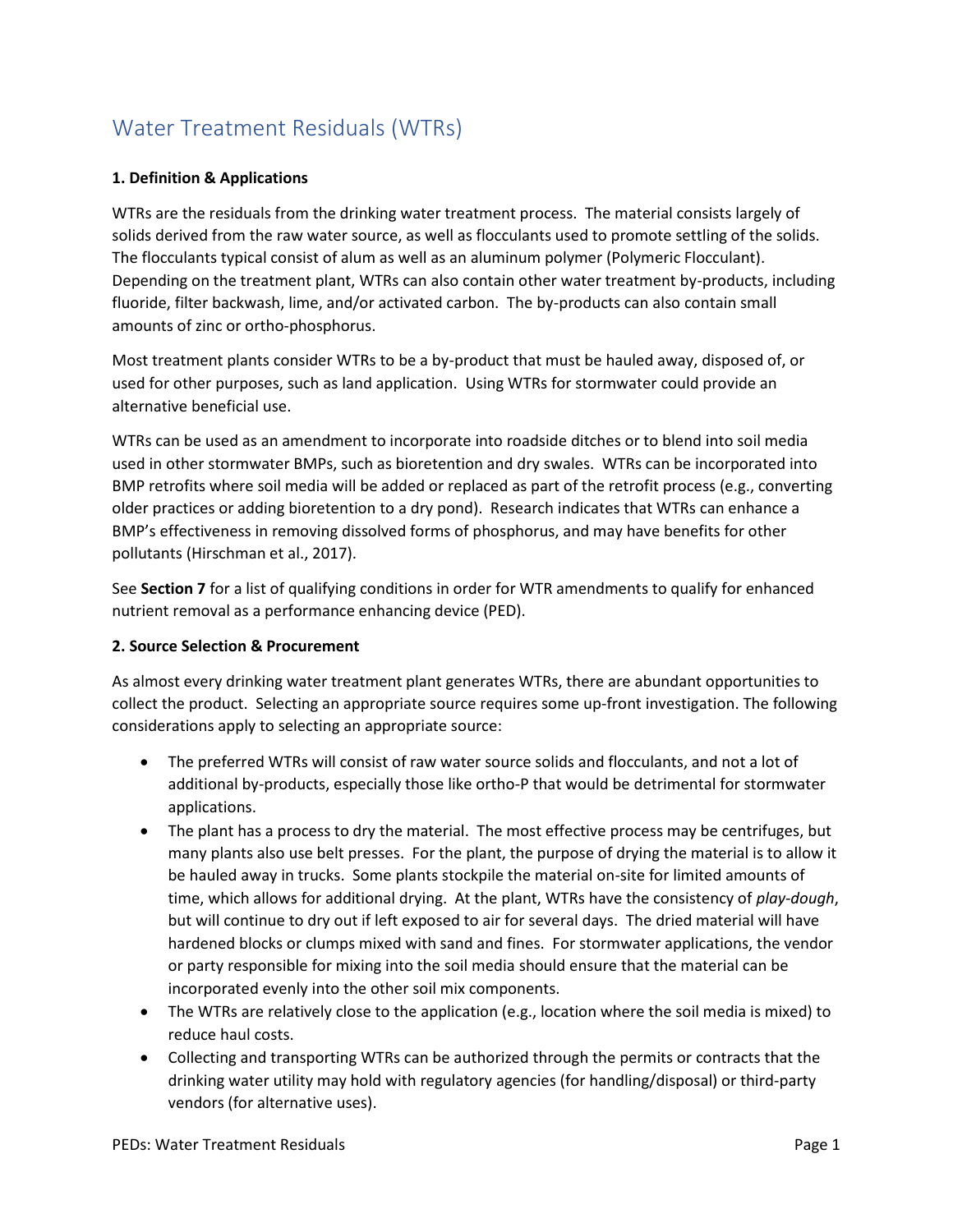Visiting the plants and interviewing the managers and operators is recommended. Beyond finding suitable material, there are likely administrative steps and coordination with the local water utility. Many will have existing hauling contracts in place or other end-uses for the WTRs and permits from state regulatory agencies for handling the material. It will take some time to work through the process to obtain the WTRs in sufficient quantities for the intended application.

Several questions to ask the water utility manager include:

- What materials besides solids from the water source and alum go into the residuals ?
- What is being done with the existing WTRs? Are there contracts in place for hauling, disposal, and/or some other beneficial use?
- Is there a drying process? If so, what is it and is the average percent dry solids known? Is the processed (post-drying) material stored on-site for some length of time?
- On average, how much is generated on a daily basis? Are there seasonal differences or major differences in composition depending on weather events?
- Are environmental permits in place for handling, hauling, or disposal of the material? If so, what is the regulatory agency that manages the permit?
- What would be the process for obtaining occasional loads to use for stormwater applications? Who would be in a position to approve such a use?

The feasibility of using a certain WTR source will derive from these questions and additional follow-up discussions.

#### **3. Material Testing**

Representative samples of WTRs to be used for stormwater applications should be tested at a certified laboratory to confirm content. The purpose of testing is to ensure that the material has enough of the advantageous parameters (e.g., reactive aluminum) and acceptable levels of constituents that may have negative consequences for vegetation and/or receiving waters (e.g., zinc, phosphorus, soluble salts).

Another reason for testing is to check the fractions of sand, silt, and clay, and the texture classification so that soil media vendors (or those responsible for mixing the soil media component materials at sites) can incorporate the appropriate fraction of WTRs while meeting overall state-specific soil media specifications.

**Table WTR-1** lists a variety of parameters that can be commonly tested at certified laboratories, and the expected ranges for WTRs. The ranges in the table are derived from WTR testing at three drinking water treatment plants across the Bay Watershed. Note that the ranges are expected values, but WTRs in other localities may not be within these ranges, as WTRs will vary based on the source water and the treatment process. This does not necessarily mean that the material is unacceptable for use, but may trigger a discussion with the plant manager or operator to see why a value may appear to be high or low. Weather conditions will also affect the results, so testing several times per year is recommended. A qualified soil scientist can also be consulted about results from a particular drinking water plant.

The table also provides notes, such as state soil media specifications for a particular parameter in the total mix. This refers to the standards that must be met once the sand, fines, and organic matter are blended together. This information may be relevant because soil media vendors will have to account for WTR components to ensure that the total mix still meets the relevant standards. In addition to ensuring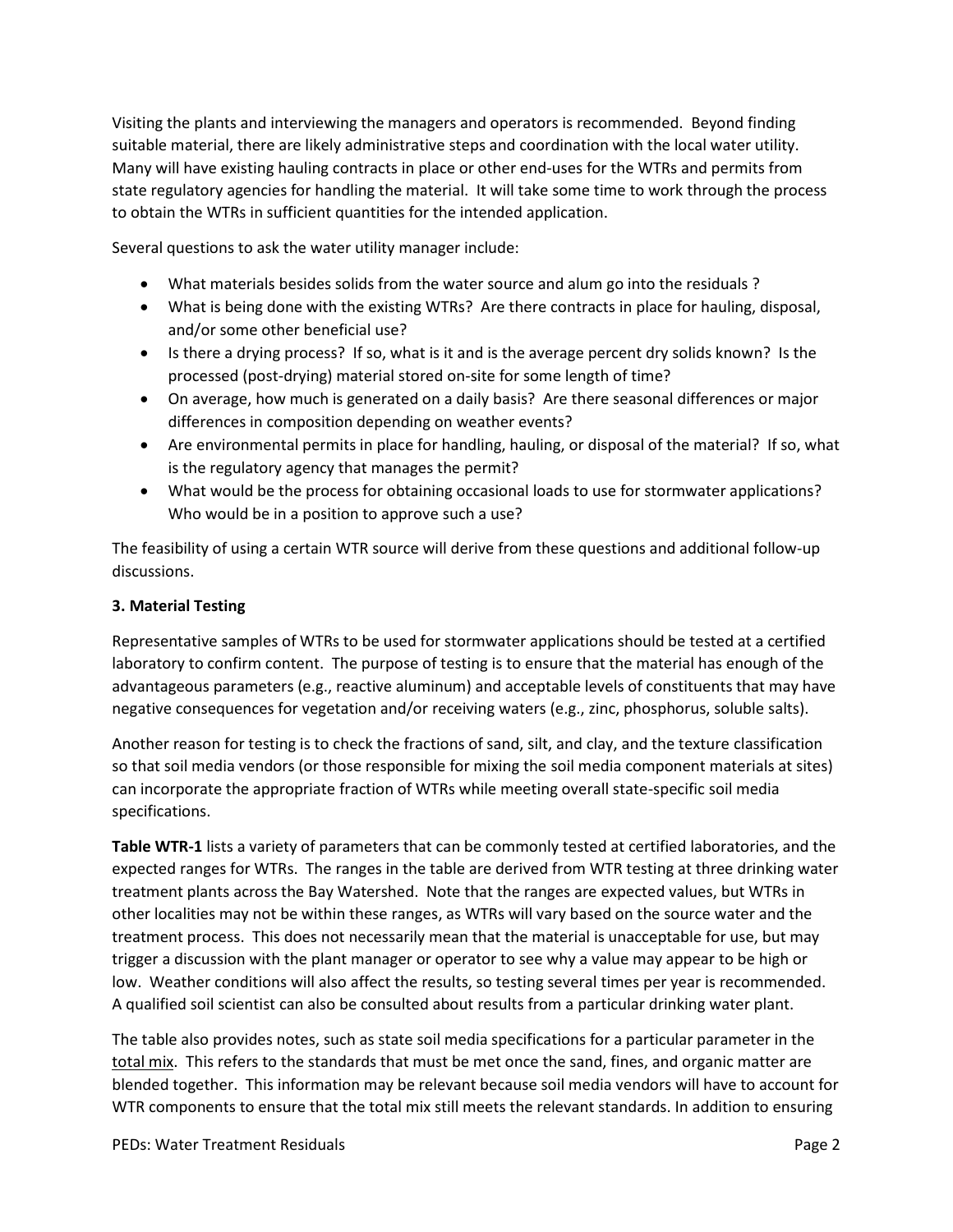the correct particle size distributions and other testing for the total mix, vendors may also want to conduct some type of permeability test on the mix to ensure adequate drainage though the media (e.g., ASTM D2434, which is currently expired, adapting ASTM E2396 used to measure permeability for green roofs, or perhaps a simpler equivalent). It is very important to know permeability of the media under various conditions, and thus field performance of the product.

| <b>Table WTR-1. Expected Ranges for WTRs</b> |                                         |                                                                                                                                                                                                                                                                                                  |
|----------------------------------------------|-----------------------------------------|--------------------------------------------------------------------------------------------------------------------------------------------------------------------------------------------------------------------------------------------------------------------------------------------------|
| Parameter                                    | <b>Expected Range<sup>1</sup></b>       | Notes <sup>2</sup>                                                                                                                                                                                                                                                                               |
| Aluminum (ppm)                               | 1800 - 3000; most will in<br>2500 range | This is aluminum content but not<br>necessarily aluminum that is<br>reactive (available for sorption of<br>pollutants); further research is<br>needed to develop common<br>methods for isolating reactive Al.                                                                                    |
| Sand (%)                                     | $45 - 80$                               | State specifications for total mix<br>have high sand content: 75 to 90%.                                                                                                                                                                                                                         |
| Silt (%)                                     | $20 - 55$                               | State specifications for total mix                                                                                                                                                                                                                                                               |
| Clay $(%)$                                   | $1 - 7$                                 | generally 10 - 20% fines &<br>maximum of 10% clay.                                                                                                                                                                                                                                               |
| <b>Texture Classification</b>                | Sandy Loam, Loamy Sand,<br>or Silt Loam | Largely depends on solids from raw<br>water source and perhaps recent<br>weather/turbidity of source water.                                                                                                                                                                                      |
| Organic Matter (%)<br>ASTM D2974             | $27 - 45$                               | State specifications can range from<br>1.5 to 4% by weight (Walkley-Black<br>method) in total mix, although there<br>is some debate about the efficacy of<br>this standard and the long-term fate<br>of OM in the media. In any case,<br>vendors should anticipate OM from<br>WTRs if mixing in. |
| Dry Solids (%)                               | $18 - 27$                               |                                                                                                                                                                                                                                                                                                  |
| pH                                           | $6.8 - 7.\overline{5}$                  |                                                                                                                                                                                                                                                                                                  |
| Nitrogen Release (lb/A)                      | Approx. 130                             |                                                                                                                                                                                                                                                                                                  |
| Mehlich III Extractable<br>(ppm of P)        | $2 - 5$                                 | Some state specifications for total<br>mix are 18-40. The WTR values in<br>this table are low, and would be<br>expected to range based on the<br>source water, weather, etc.                                                                                                                     |
| Calcium (ppm)                                | $600 - 2300$                            | May be higher in areas with<br>limestone or where lime is added to<br>residuals for odor control.                                                                                                                                                                                                |
| Magnesium (ppm)                              | $50 - 380$                              |                                                                                                                                                                                                                                                                                                  |
| Potassium (ppm)                              | $30 - 60$                               |                                                                                                                                                                                                                                                                                                  |
| Sodium (ppm)                                 | $60 - 85$                               |                                                                                                                                                                                                                                                                                                  |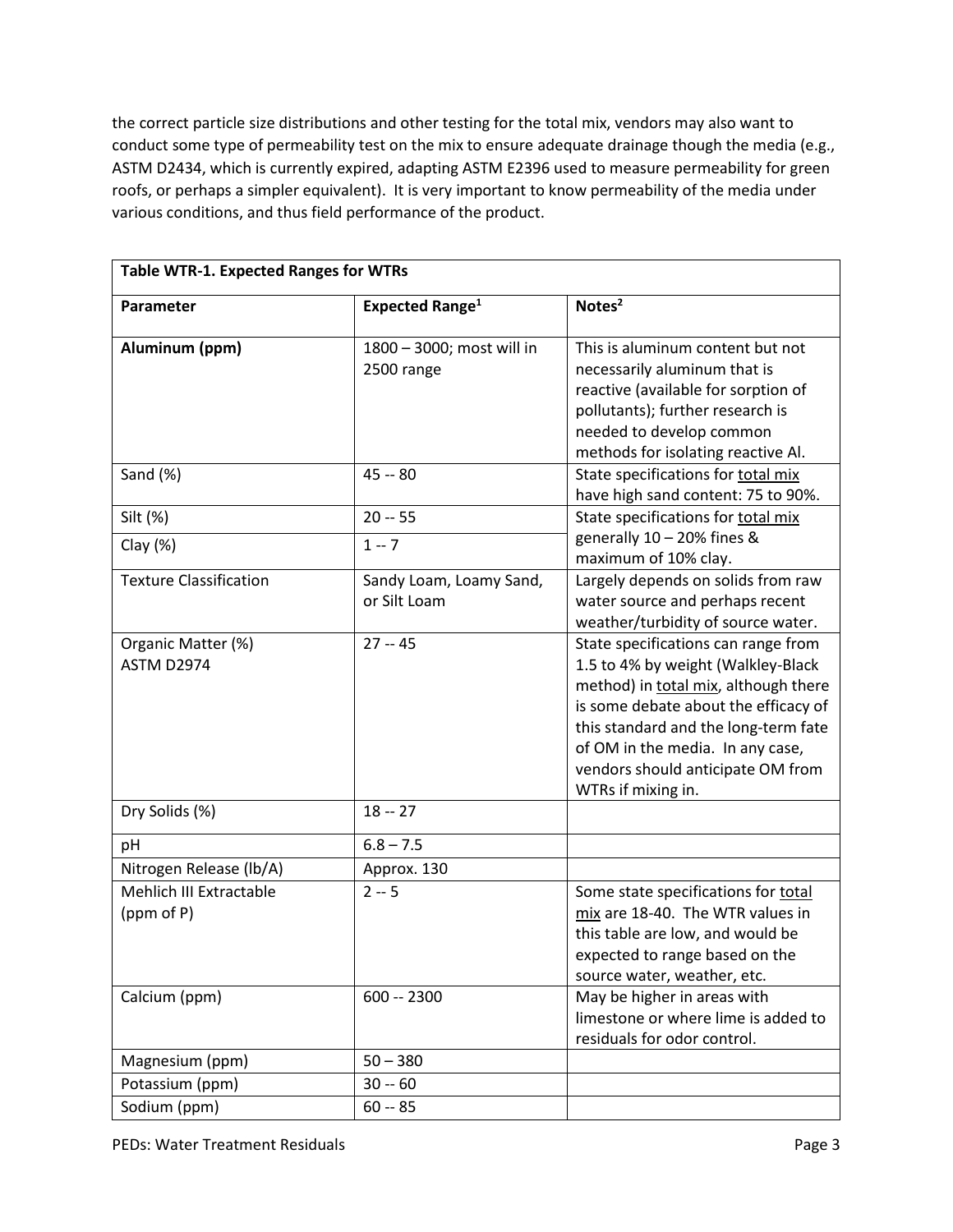| <b>Table WTR-1. Expected Ranges for WTRs</b>                                                                 |                             |                                       |  |
|--------------------------------------------------------------------------------------------------------------|-----------------------------|---------------------------------------|--|
| <b>Parameter</b>                                                                                             | Expected Range <sup>1</sup> | Notes <sup>2</sup>                    |  |
| Iron ( $ppm$ )                                                                                               | $40 - 80$                   |                                       |  |
|                                                                                                              |                             |                                       |  |
| Zinc (ppm)                                                                                                   | $1 - 14$                    |                                       |  |
| Soluble Salts (mmhos/cm)                                                                                     | $0.15 - 0.30$               | MD specification for total mix is <   |  |
|                                                                                                              |                             | 500 ppm (approx. 0.8 mmhos/cm).       |  |
| Dry Loose Bulk Density (dried,                                                                               | $0.60 - 0.80$               | Lab methods vary, so values will also |  |
| ground, sieved) (g/cm3)                                                                                      |                             | vary depending on method.             |  |
| <sup>1</sup> Ranges were derived from testing of WTRs in Washington D.C., Richmond, VA, and Charlottesville, |                             |                                       |  |
| VA. WTRs in other localities may deviate from these values. In cases where there are significant             |                             |                                       |  |
| deviations, it is recommended to discuss the values with the plant manager or operator.                      |                             |                                       |  |
| $^{2}$ Column includes information on general ranges for the total mix of soil media. Denending on the       |                             |                                       |  |

Column includes information on general ranges for the total mix of soil media. Depending on the specification, the total mix includes sand, fines, and organic matter in specific proportions. The values noted for a given parameter do not apply to every Bay jurisdiction, so it advised to check statespecific specifications to check if certain ranges apply for a given parameter.

#### **4. Mixing The Material**

Various research studies have recommended using WTRs at 5% by mass or 10 to 12% by volume. There is likely not enough research to hone in on an exact recommended ratio. Ten percent by volume seems like a supportable number for initial stormwater applications.

There are two ways to incorporate WTRs into a media mix:

- 1. Blend the WTRs as a soil media component into the other components. This means that the WTRs would be more-or-less consistently blended throughout the media. This method may be the most straight-forward for vendors that supply a "finished" product at the point of use. It also means, theoretically, that adsorption would take place throughout the soil media column.
- 2. Incorporate the WTRs into the top 12 to 16 inches of soil media at the site. This would assume that the WTRs are supplied to the site independent from the soil media and would need to be tilled in by the contractor. This is probably less desirable from the perspectives of construction process and quality control. The engineer of record would have to specify the amount of each material (soil media and WTRs), the incorporation method, and how the finished mix would meet state-specific specifications. However, research does indicate that blending WTRs into the top layer of soil media can be effective for removal of dissolved forms of phosphorus (Liu & Davis, 2014).

#### **5. Risks**

WTRs appear to have minimal risks. Potential risks include potential leaching of aluminum oxides into receiving waters, WTRs affecting hydraulic conductivity of the soil media (e.g., slow drainage or clogging), and aluminum affecting plant growth and development.

For the first concern, aluminum mobility is associated low pH environments (e.g. < 5), and stormwater tends to be only slightly acidic. As a general rule, pH levels greater than 5.5 should be maintained over time to reduce the risk of leaching, and periodic monitoring is warranted to test for aluminum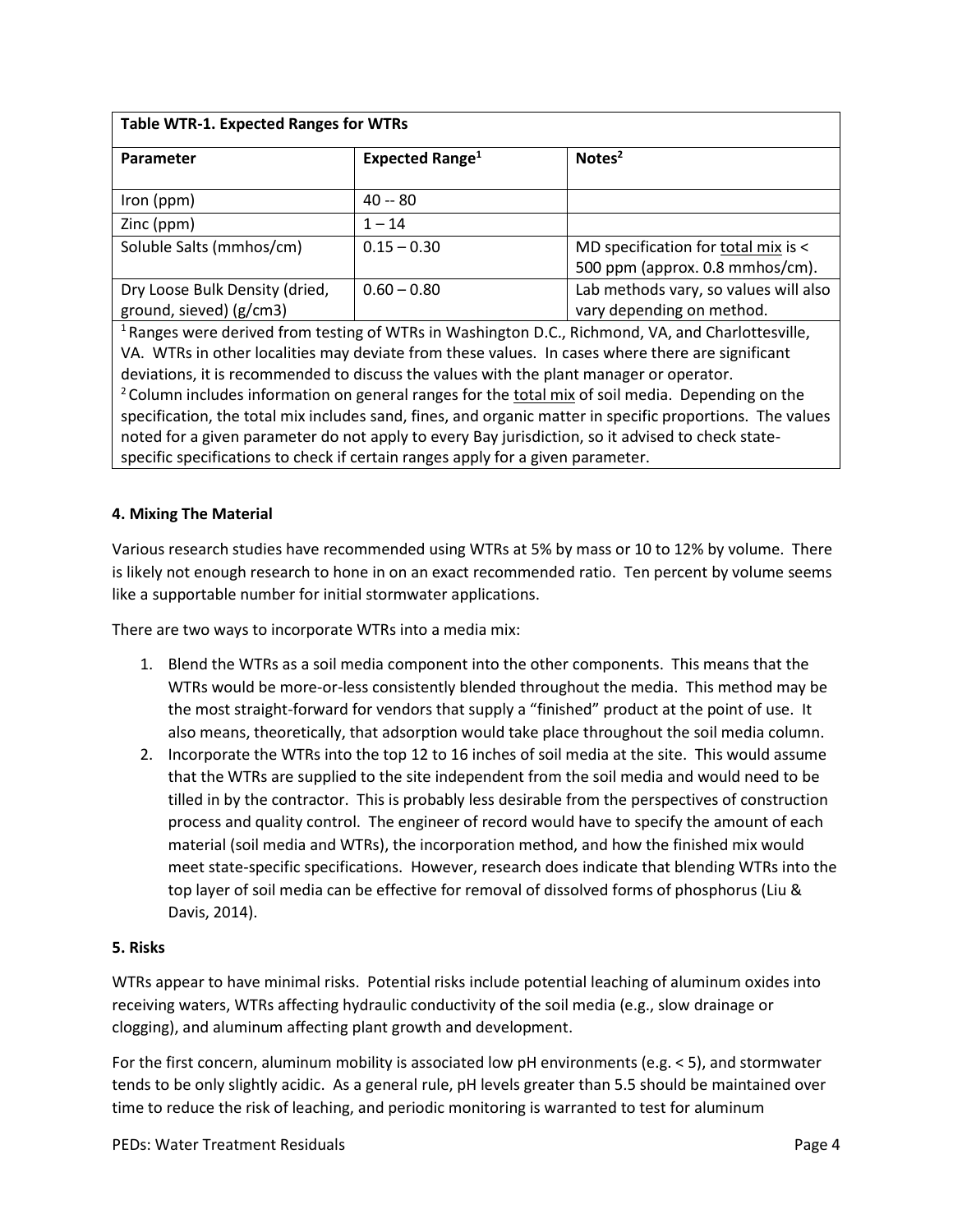oxides/polymers in the underdrain discharge. With regard to hydraulic conductivity, there is currently no evidence that WTRs would affect the ability of water to drain through the soil media. Most WTRs consist largely of sand and silt, so compositions are fairly consistent with the overall soil media.

Aluminum can certainly stress plant growth and development in acidic soils, so the pH of the combined soil media should be a screening criteria. Based on the values in **Table WTR-1**, WTR pH ranges from slightly acidic to slightly alkaline. If these values hold true for other WTR sources, plant toxicity should not be large concern.

Aluminum leaching, potential clogging, and potential plant toxicity should be monitored and evaluated as WTR amendments become more widely applied.

#### **6. O&M Considerations**

At this point, there are not enough field applications to indicate that vegetation plans or O&M procedures would change due to the addition of WTRs. Again, this may change as applications spread throughout the Bay Watershed. One possible O&M issue is "recharging" the WTRs as practices age and vegetation has to be removed and replaced. Some research indicates that WTR sorption lifespans may be as long as the practice itself, but there is certainly a possibility that sorption capacities would decrease over time.

For a practice that is undergoing major repairs, it would be worth considering removing the top layer of soil and replacing with a clean mix that contains new WTRs. Also, BMPs in the Bay Watershed must undergo a verification process to ensure the BMP is still present and performing as designed (CSN, 2014). This verification is intended to take place every two permit cycles for MS4s, or every 9-10 years. For practices with WTRs, this would be an ideal time to retest the soil media and ensure that (reactive) Aluminum and other key constituents are still present (see Table WTR-1) and to possibly add new WTRs to the top layer of media. Since there is not a long track record of WTR use, this procedure would generate valuable data on the longevity of WTRs in a blended media.

#### **7. Qualifying Conditions for WTR as a PED**

The following conditions summarize the use of WTRs to qualify for the PEDs pollutant removal credit:

- $\Box$  Sourced from appropriate water treatment plant using guidance from Section 2 of this fact sheet; material must be dried before mixing into soil media.
- $\Box$  Material tested as per Section 3 and Table WTR-1; note that the constituent ranges are based on limited testing, and professional judgement (e.g., soil scientist) should be used to evaluate specific results.
- $\Box$  Incorporate into soil media at 10% by volume; preferred mixing by qualified vendor using appropriate mixing equipment.
- $\Box$  Detailed O&M plan that addresses monitoring of health of vegetation to include possible signs of Aluminum toxicity, adaptive management of vegetation, and possible "recharging" of WTRs, as per Section 6.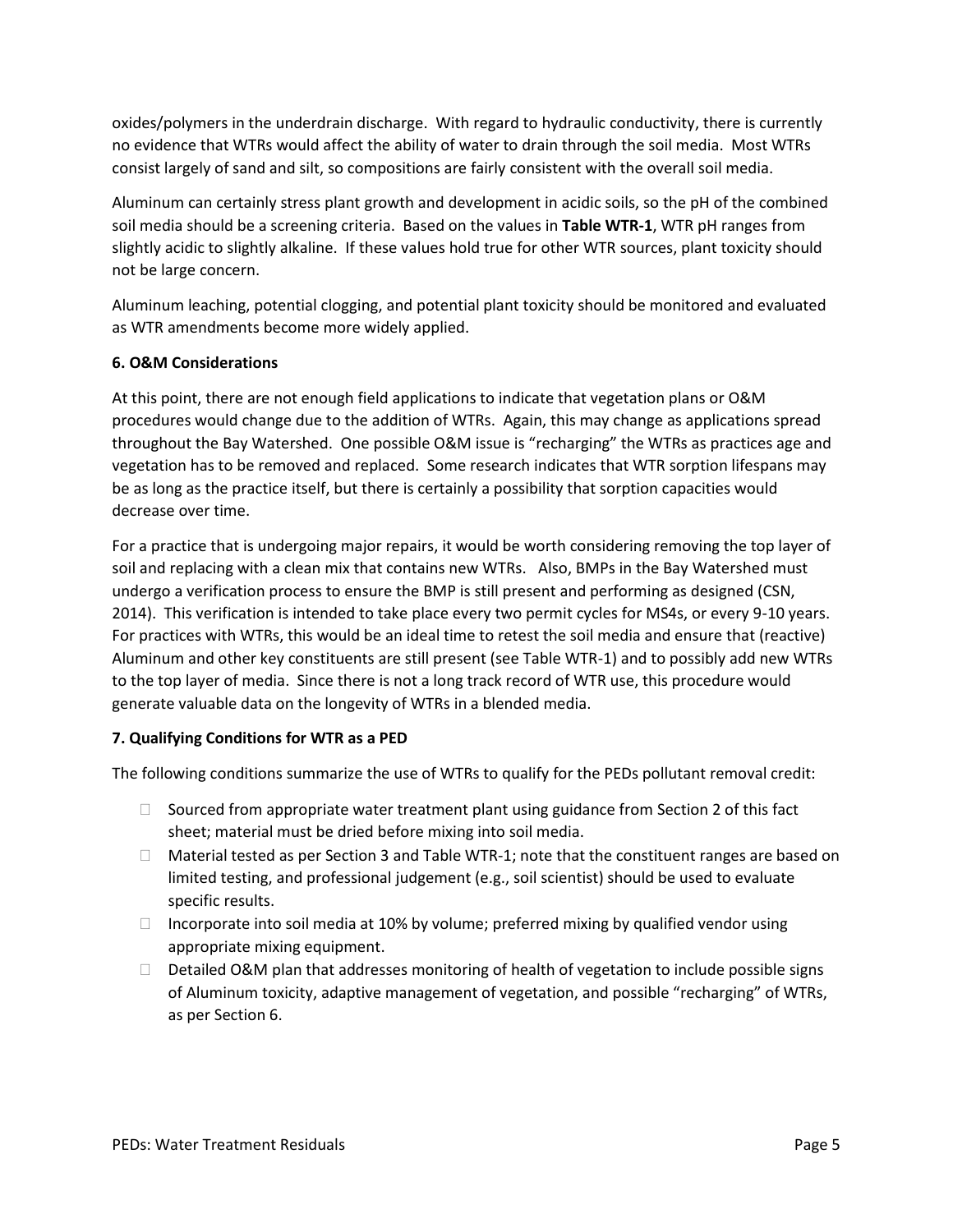#### **Acknowledgements**

Special thanks to Kateri Shreve and Luck Ecosystems for assistance with sampling and testing WTRs, ongoing consultations, and valuable comments on a draft of this fact sheet. Thanks also to Dr. W. Lee Daniels, Thomas B. Hutcheson Jr. Professor of Environmental Soil Science at Virginia Tech for valuable comments on testing methods and soil media analysis.

#### **References**

Chesapeake Stormwater Network. (2014). Urban Stormwater Verification Guidance. [https://chesapeakestormwater.net/events/webcast-ms4-implementers-and-the-bay-tmdl-urban-bmp](https://chesapeakestormwater.net/events/webcast-ms4-implementers-and-the-bay-tmdl-urban-bmp-verification/)[verification/.](https://chesapeakestormwater.net/events/webcast-ms4-implementers-and-the-bay-tmdl-urban-bmp-verification/)

Hirschman, D.J., Seipp, B., Schueler, T. (2017). Performance Enhancing Devices for Stormwater Best Management Practices. Urban Stormwater Work Group. Center for Watershed Protection.

Liu, J., & Davis, A. P. (2014). Phosphorus speciation and treatment using enhanced phosphorus removal bioretention. *Environmental science & technology*, 48(1), 607-614.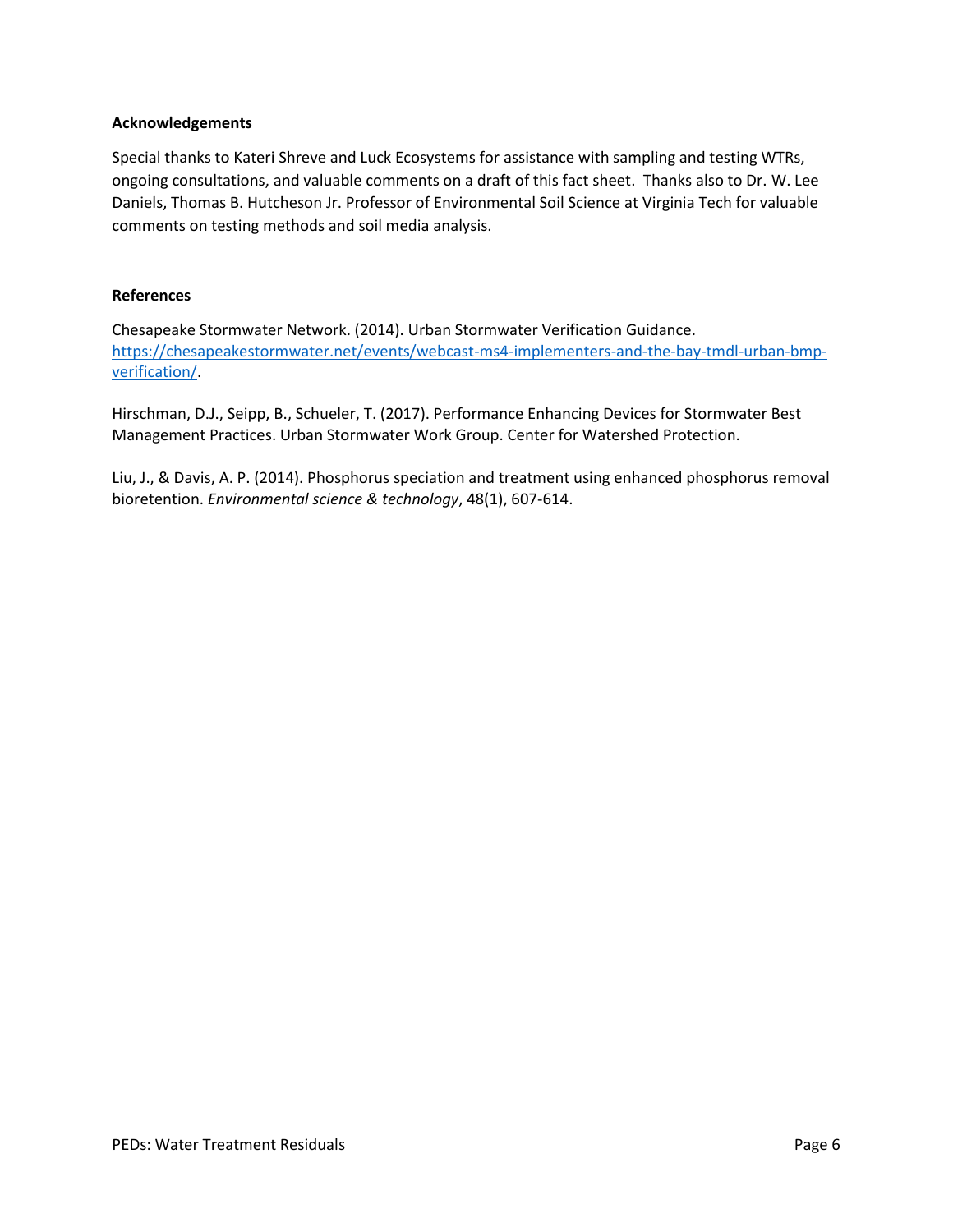### **Graphics**



Figure WTR-1. Centrifuges used to dry WTRs at a water treatment plant



Figure WTR-2. Post-centrifuge WTRs being loaded onto contractor trucks to haul away for land application